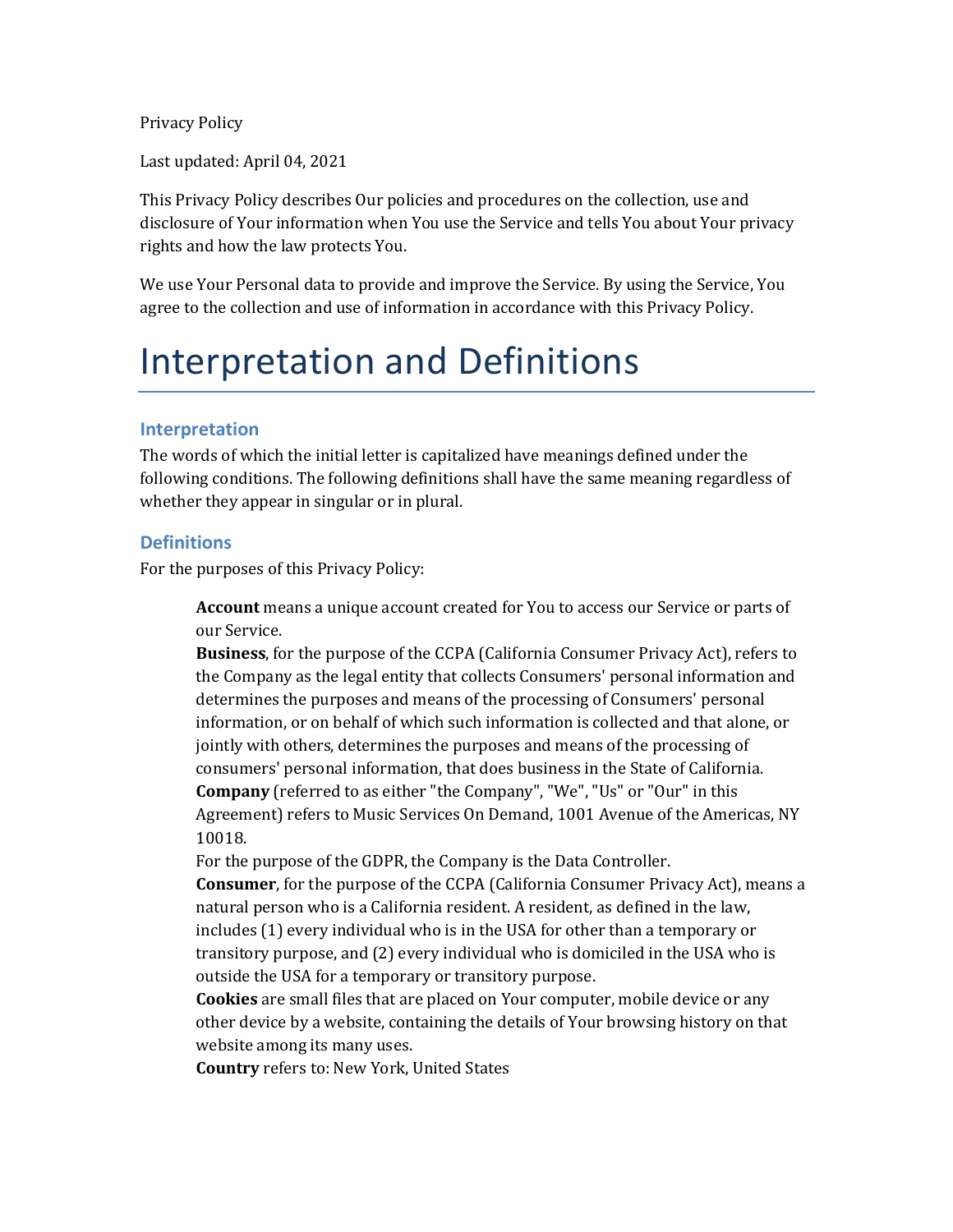**Data Controller**, for the purposes of the GDPR (General Data Protection Regulation), refers to the Company as the legal person which alone or jointly with others determines the purposes and means of the processing of Personal Data. **Device** means any device that can access the Service such as a computer, a cellphone or a digital tablet.

**Do Not Track** (DNT) is a concept that has been promoted by US regulatory authorities, in particular the U.S. Federal Trade Commission (FTC), for the Internet industry to develop and implement a mechanism for allowing internet users to control the tracking of their online activities across websites.

**Facebook Fan Page** is a public profile named Music Services On Demand specifically created by the Company on the Facebook social network, accessible from<https://www.facebook.com/MusicServicesOnDemand>

**Personal Data** is any information that relates to an identified or identifiable individual.

For the purposes for GDPR, Personal Data means any information relating to You such as a name, an identification number, location data, online identifier or to one or more factors specific to the physical, physiological, genetic, mental, economic, cultural or social identity.

For the purposes of the CCPA, Personal Data means any information that identifies, relates to, describes or is capable of being associated with, or could reasonably be linked, directly or indirectly, with You.

**Sale**, for the purpose of the CCPA (California Consumer Privacy Act), means selling, renting, releasing, disclosing, disseminating, making available, transferring, or otherwise communicating orally, in writing, or by electronic or other means, a Consumer's personal information to another business or a third party for monetary or other valuable consideration.

**Service** refers to the Website.

**Service Provider** means any natural or legal person who processes the data on behalf of the Company. It refers to third-party companies or individuals employed by the Company to facilitate the Service, to provide the Service on behalf of the Company, to perform services related to the Service or to assist the Company in analyzing how the Service is used. For the purpose of the GDPR, Service Providers are considered Data Processors.

**Third-party Social Media Service** refers to any website or any social network website through which a User can log in or create an account to use the Service. **Usage Data** refers to data collected automatically, either generated by the use of the Service or from the Service infrastructure itself (for example, the duration of a page visit).

**Website** refers to Music Services On Demand, accessible from [https://www.musicservicesondemand.com](https://www.musicservicesondemand.com/)

**You** means the individual accessing or using the Service, or the company, or other legal entity on behalf of which such individual is accessing or using the Service, as applicable.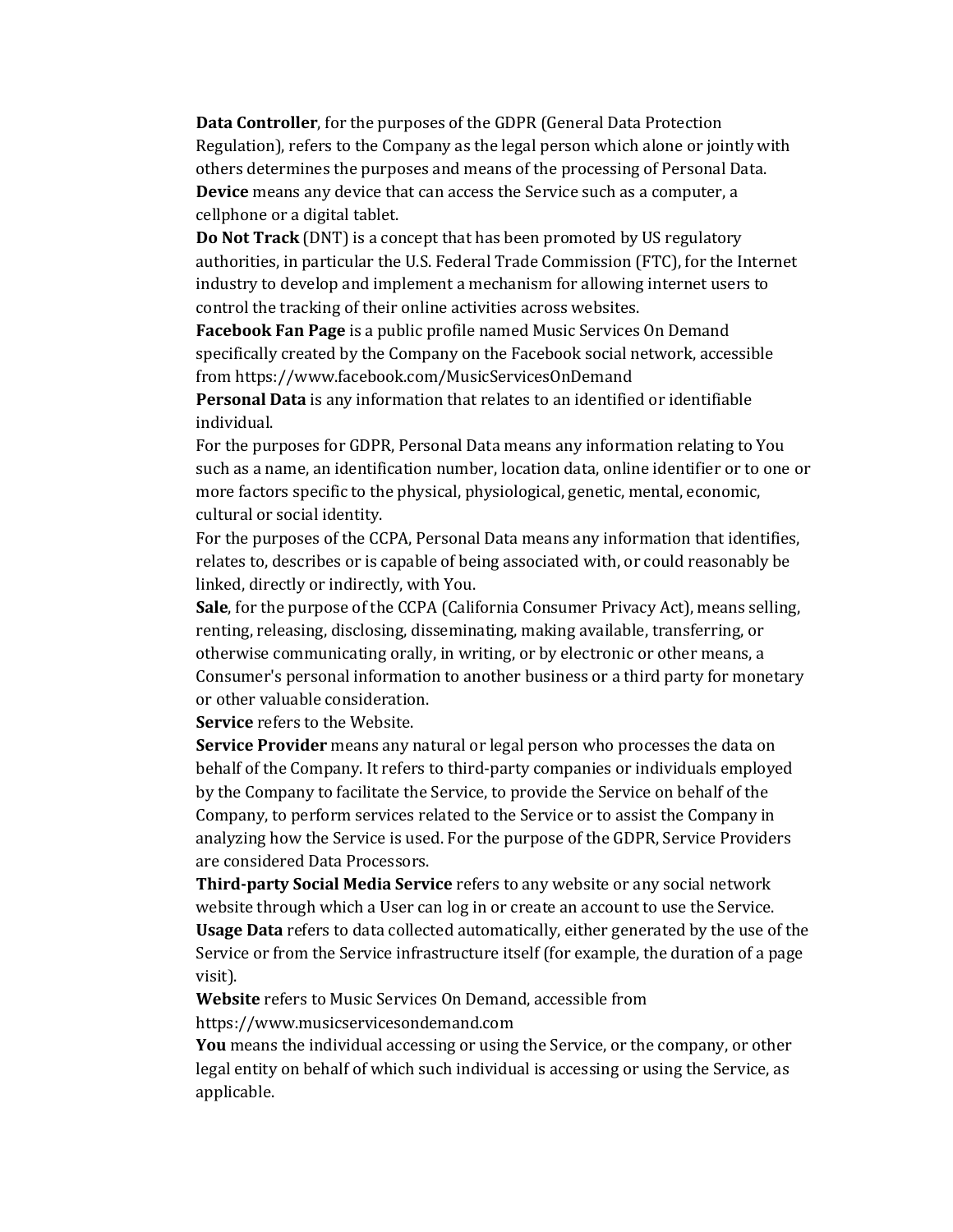Under GDPR (General Data Protection Regulation), You can be referred to as the Data Subject or as the User as you are the individual using the Service.

# Collecting and Using Your Personal Data

# **Types of Data Collected**

#### **Personal Data**

While using Our Service, We may ask You to provide Us with certain personally identifiable information that can be used to contact or identify You. Personally identifiable information may include, but is not limited to:

- Email address
- First name and last name
- Phone number
- Address, State, Province, ZIP/Postal code, City
- Bank account information in order to pay for products and/or services within the Service
- Usage Data

When You pay for a product and/or a service via bank transfer, We may ask You to provide information to facilitate this transaction and to verify Your identity. Such information may include, without limitation:

- Date of birth
- Passport or National ID card
- Bank card statement
- Other information linking You to an address

#### **Usage Data**

Usage Data is collected automatically when using the Service.

Usage Data may include information such as Your Device's Internet Protocol address (e.g. IP address), browser type, browser version, the pages of our Service that You visit, the time and date of Your visit, the time spent on those pages, unique device identifiers and other diagnostic data.

When You access the Service by or through a mobile device, We may collect certain information automatically, including, but not limited to, the type of mobile device You use, Your mobile device unique ID, the IP address of Your mobile device, Your mobile operating system, the type of mobile Internet browser You use, unique device identifiers and other diagnostic data.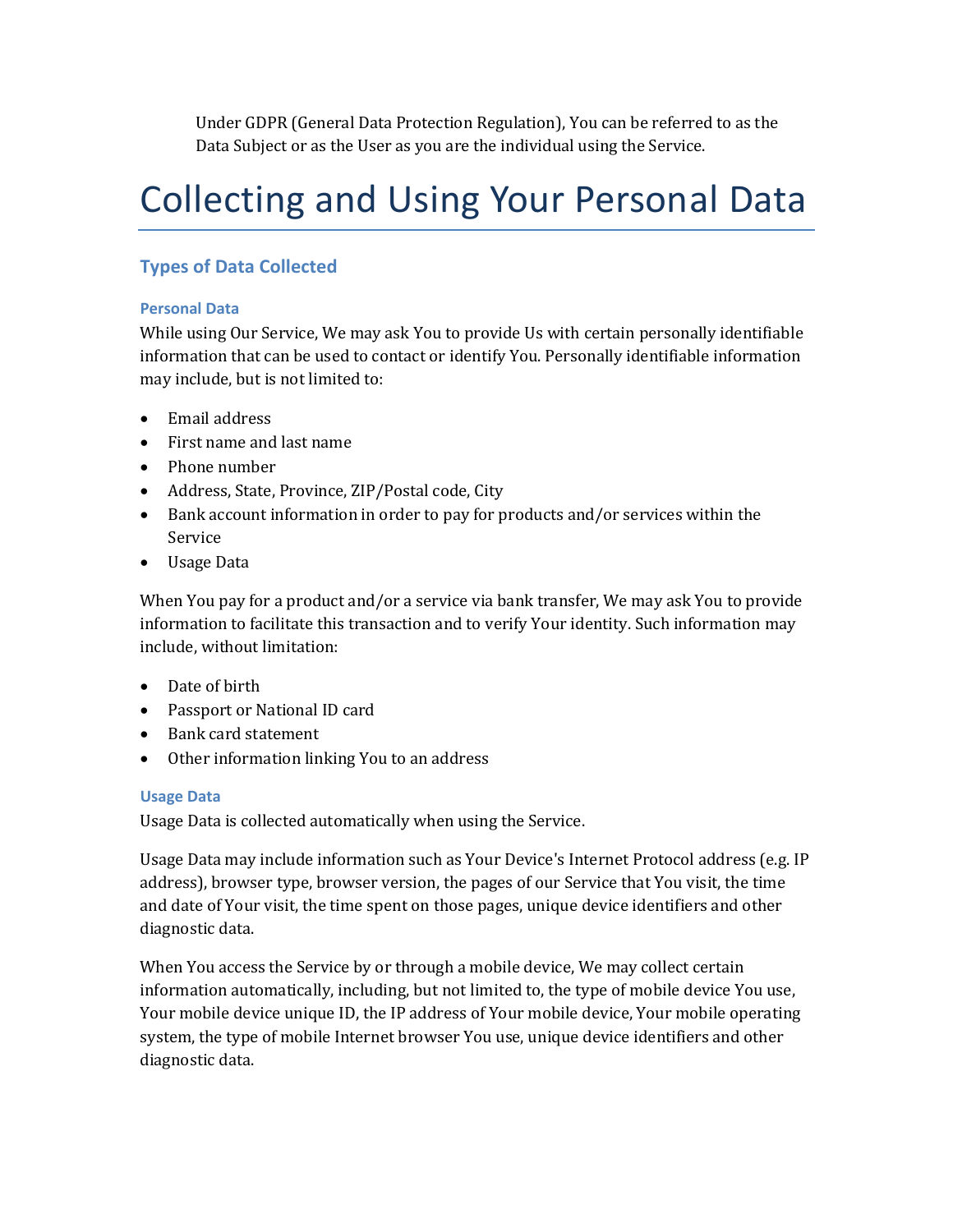We may also collect information that Your browser sends whenever You visit our Service or when You access the Service by or through a mobile device.

#### **Tracking Technologies and Cookies**

We use Cookies and similar tracking technologies to track the activity on Our Service and store certain information. Tracking technologies used are beacons, tags, and scripts to collect and track information and to improve and analyze Our Service. The technologies We use may include:

- **Cookies or Browser Cookies.** A cookie is a small file placed on Your Device. You can instruct Your browser to refuse all Cookies or to indicate when a Cookie is being sent. However, if You do not accept Cookies, You may not be able to use some parts of our Service. Unless you have adjusted Your browser setting so that it will refuse Cookies, our Service may use Cookies.
- **Flash Cookies.** Certain features of our Service may use local stored objects (or Flash Cookies) to collect and store information about Your preferences or Your activity on our Service. Flash Cookies are not managed by the same browser settings as those used for Browser Cookies. For more information on how You can delete Flash Cookies, please read "Where can I change the settings for disabling, or deleting local shared objects?" available at [https://helpx.adobe.com/flash-player/kb/disable-local-shared-objects](https://helpx.adobe.com/flash-player/kb/disable-local-shared-objects-flash.html#main_Where_can_I_change_the_settings_for_disabling__or_deleting_local_shared_objects_)[flash.html#main\\_Where\\_can\\_I\\_change\\_the\\_settings\\_for\\_disabling\\_\\_or\\_deleting\\_local\\_sha](https://helpx.adobe.com/flash-player/kb/disable-local-shared-objects-flash.html#main_Where_can_I_change_the_settings_for_disabling__or_deleting_local_shared_objects_) [red\\_objects\\_](https://helpx.adobe.com/flash-player/kb/disable-local-shared-objects-flash.html#main_Where_can_I_change_the_settings_for_disabling__or_deleting_local_shared_objects_)
- **Web Beacons.** Certain sections of our Service and our emails may contain small electronic files known as web beacons (also referred to as clear gifs, pixel tags, and single-pixel gifs) that permit the Company, for example, to count users who have visited those pages or opened an email and for other related website statistics (for example, recording the popularity of a certain section and verifying system and server integrity).

Cookies can be "Persistent" or "Session" Cookies. Persistent Cookies remain on Your personal computer or mobile device when You go offline, while Session Cookies are deleted as soon as You close Your web browser. You can learn more about cookies here: [All About](https://www.termsfeed.com/blog/cookies/)  [Cookies by TermsFeed.](https://www.termsfeed.com/blog/cookies/)

We use both Session and Persistent Cookies for the purposes set out below:

#### **Necessary / Essential Cookies**

Type: Session Cookies

Administered by: Us

Purpose: These Cookies are essential to provide You with services available through the Website and to enable You to use some of its features. They help to authenticate users and prevent fraudulent use of user accounts. Without these Cookies, the services that You have asked for cannot be provided, and We only use these Cookies to provide You with those services.

**Cookies Policy / Notice Acceptance Cookies**

Type: Persistent Cookies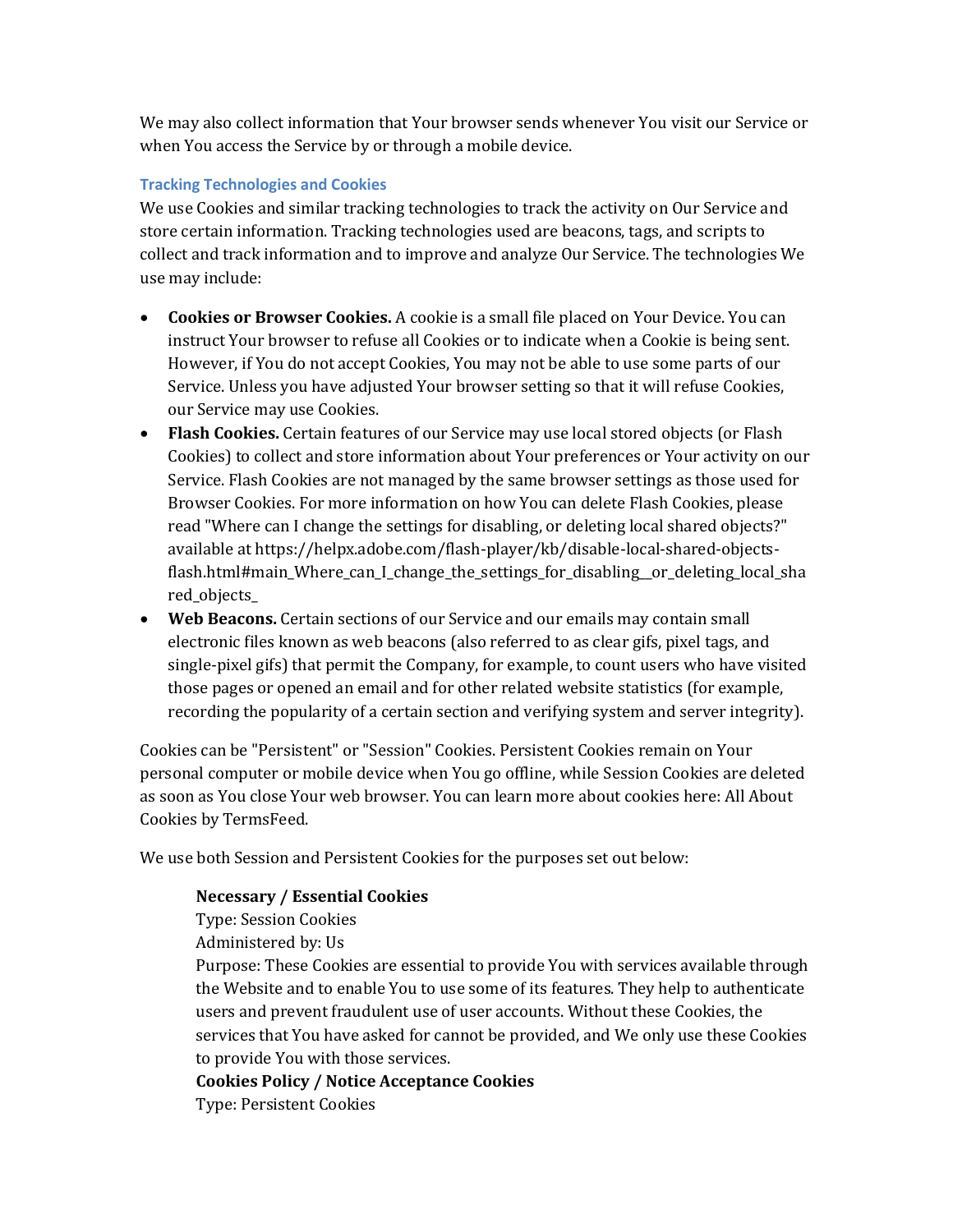Administered by: Us Purpose: These Cookies identify if users have accepted the use of cookies on the Website.

#### **Functionality Cookies**

Type: Persistent Cookies

Administered by: Us

Purpose: These Cookies allow us to remember choices You make when You use the Website, such as remembering your login details or language preference. The purpose of these Cookies is to provide You with a more personal experience and to avoid You having to re-enter your preferences every time You use the Website.

For more information about the cookies we use and your choices regarding cookies, please visit our Cookies Policy or the Cookies section of our Privacy Policy.

#### **Use of Your Personal Data**

The Company may use Personal Data for the following purposes:

**To provide and maintain our Service**, including to monitor the usage of our Service.

**To manage Your Account:** to manage Your registration as a user of the Service. The Personal Data You provide can give You access to different functionalities of the Service that are available to You as a registered user.

**For the performance of a contract:** the development, compliance and undertaking of the purchase contract for the products, items or services You have purchased or of any other contract with Us through the Service.

**To contact You:** To contact You by email, telephone calls, SMS, or other equivalent forms of electronic communication, such as a mobile application's push notifications regarding updates or informative communications related to the functionalities, products or contracted services, including the security updates, when necessary or reasonable for their implementation.

**To provide You** with news, special offers and general information about other goods, services and events which we offer that are similar to those that you have already purchased or enquired about unless You have opted not to receive such information.

**To manage Your requests:** To attend and manage Your requests to Us. **For business transfers:** We may use Your information to evaluate or conduct a merger, divestiture, restructuring, reorganization, dissolution, or other sale or transfer of some or all of Our assets, whether as a going concern or as part of bankruptcy, liquidation, or similar proceeding, in which Personal Data held by Us about our Service users is among the assets transferred.

**For other purposes**: We may use Your information for other purposes, such as data analysis, identifying usage trends, determining the effectiveness of our promotional campaigns and to evaluate and improve our Service, products, services, marketing and your experience.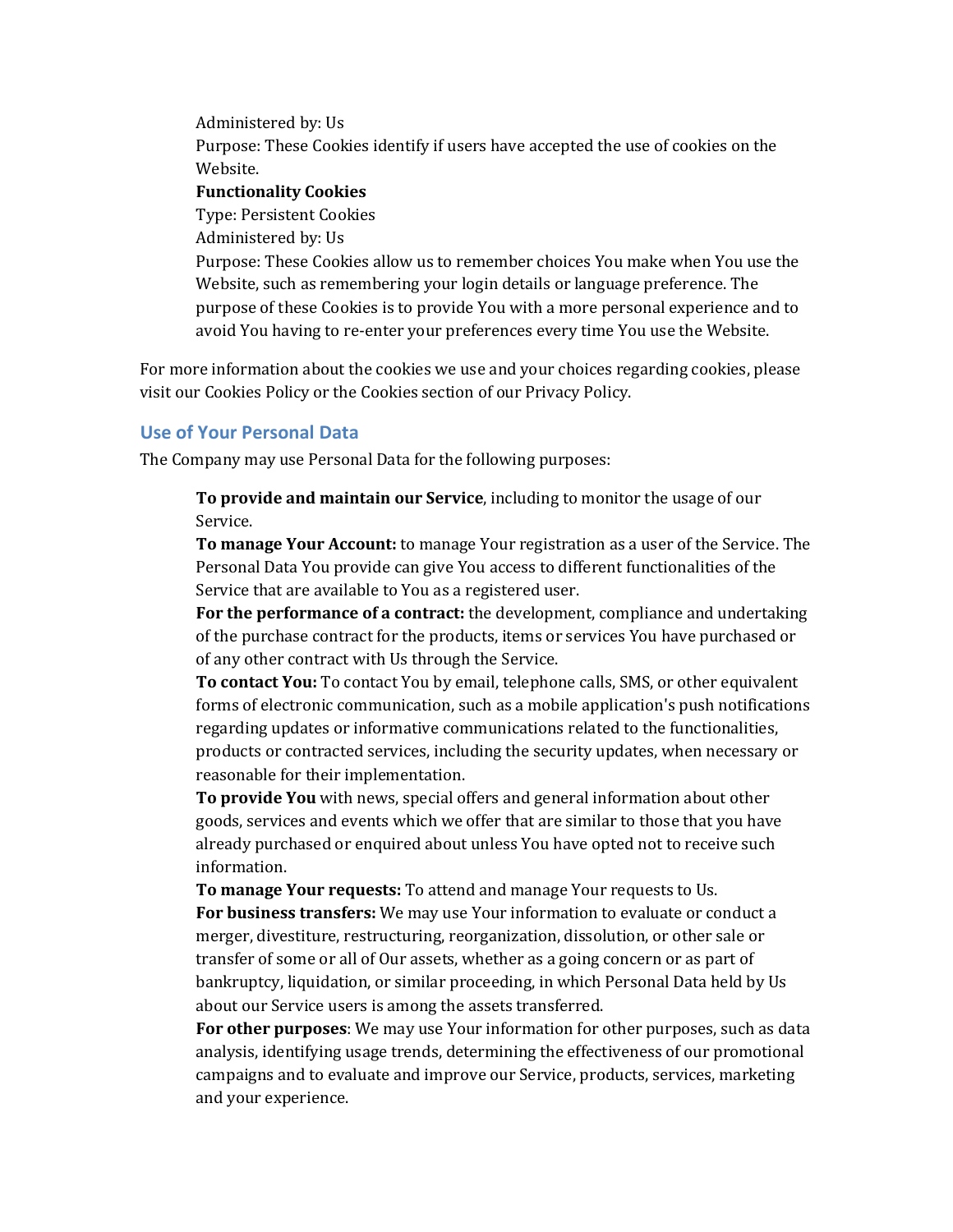We may share Your personal information in the following situations:

- **With Service Providers:** We may share Your personal information with Service Providers to monitor and analyze the use of our Service, for payment processing, to contact You.
- **For business transfers:** We may share or transfer Your personal information in connection with, or during negotiations of, any merger, sale of Company assets, financing, or acquisition of all or a portion of Our business to another company.
- **With Affiliates:** We may share Your information with Our affiliates, in which case we will require those affiliates to honor this Privacy Policy. Affiliates include Our parent company and any other subsidiaries, joint venture partners or other companies that We control or that are under common control with Us.
- **With business partners:** We may share Your information with Our business partners to offer You certain products, services or promotions.
- **With other users:** when You share personal information or otherwise interact in the public areas with other users, such information may be viewed by all users and may be publicly distributed outside. If You interact with other users or register through a Third-Party Social Media Service, Your contacts on the Third-Party Social Media Service may see Your name, profile, pictures and description of Your activity. Similarly, other users will be able to view descriptions of Your activity, communicate with You and view Your profile.
- **With Your consent**: We may disclose Your personal information for any other purpose with Your consent.

### **Retention of Your Personal Data**

The Company will retain Your Personal Data only for as long as is necessary for the purposes set out in this Privacy Policy. We will retain and use Your Personal Data to the extent necessary to comply with our legal obligations (for example, if we are required to retain your data to comply with applicable laws), resolve disputes, and enforce our legal agreements and policies.

The Company will also retain Usage Data for internal analysis purposes. Usage Data is generally retained for a shorter period of time, except when this data is used to strengthen the security or to improve the functionality of Our Service, or We are legally obligated to retain this data for longer time periods.

### **Transfer of Your Personal Data**

Your information, including Personal Data, is processed at the Company's operating offices and in any other places where the parties involved in the processing are located. It means that this information may be transferred to — and maintained on — computers located outside of Your state, province, country or other governmental jurisdiction where the data protection laws may differ than those from Your jurisdiction.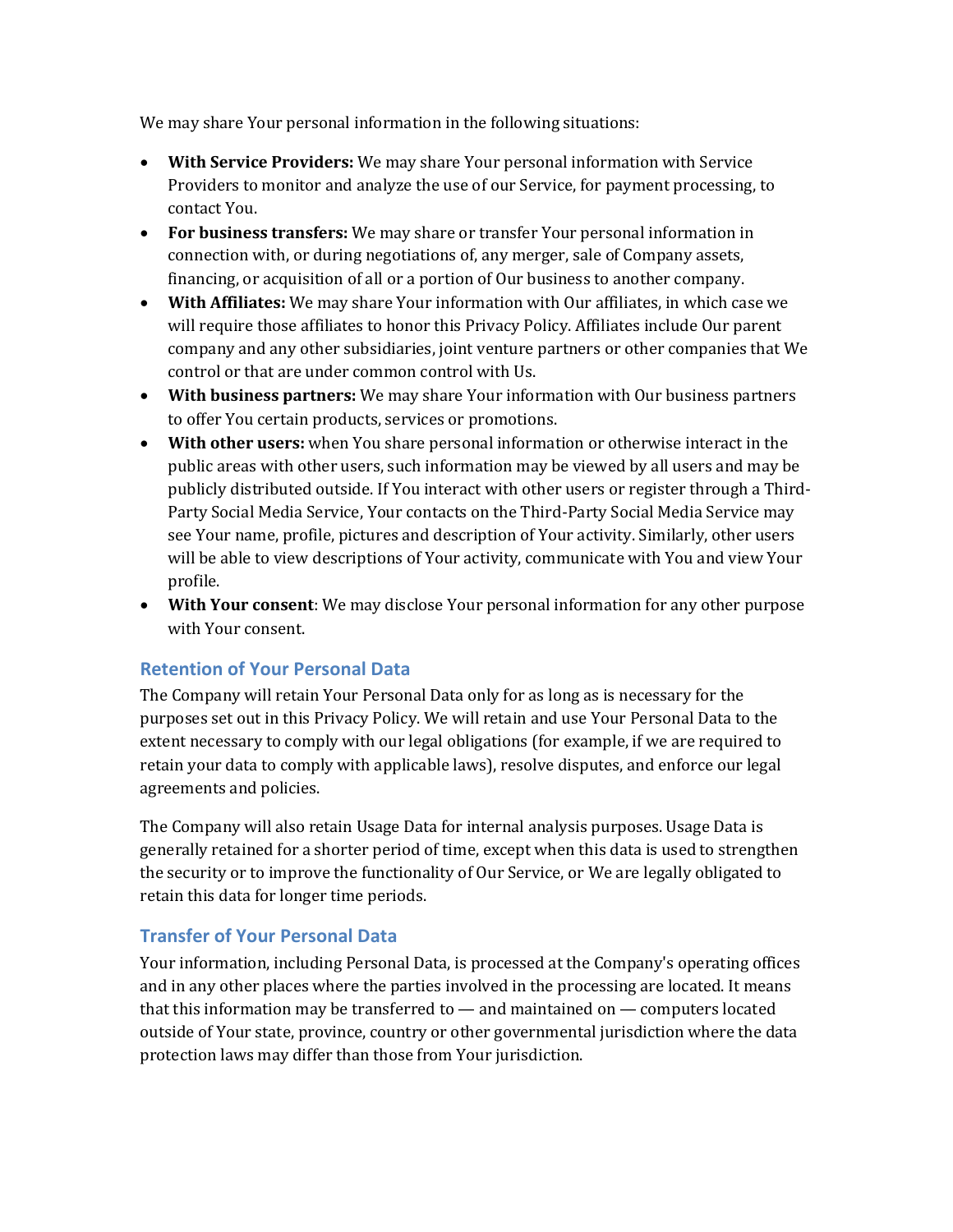Your consent to this Privacy Policy followed by Your submission of such information represents Your agreement to that transfer.

The Company will take all steps reasonably necessary to ensure that Your data is treated securely and in accordance with this Privacy Policy and no transfer of Your Personal Data will take place to an organization or a country unless there are adequate controls in place including the security of Your data and other personal information.

## **Disclosure of Your Personal Data**

#### **Business Transactions**

If the Company is involved in a merger, acquisition or asset sale, Your Personal Data may be transferred. We will provide notice before Your Personal Data is transferred and becomes subject to a different Privacy Policy.

#### **Law enforcement**

Under certain circumstances, the Company may be required to disclose Your Personal Data if required to do so by law or in response to valid requests by public authorities (e.g. a court or a government agency).

#### **Other legal requirements**

The Company may disclose Your Personal Data in the good faith belief that such action is necessary to:

- Comply with a legal obligation
- Protect and defend the rights or property of the Company
- Prevent or investigate possible wrongdoing in connection with the Service
- Protect the personal safety of Users of the Service or the public
- Protect against legal liability

### **Security of Your Personal Data**

The security of Your Personal Data is important to Us, but remember that no method of transmission over the Internet, or method of electronic storage is 100% secure. While We strive to use commercially acceptable means to protect Your Personal Data, We cannot guarantee its absolute security.

# Detailed Information on the Processing of Your Personal Data

The Service Providers We use may have access to Your Personal Data. These third-party vendors collect, store, use, process and transfer information about Your activity on Our Service in accordance with their Privacy Policies.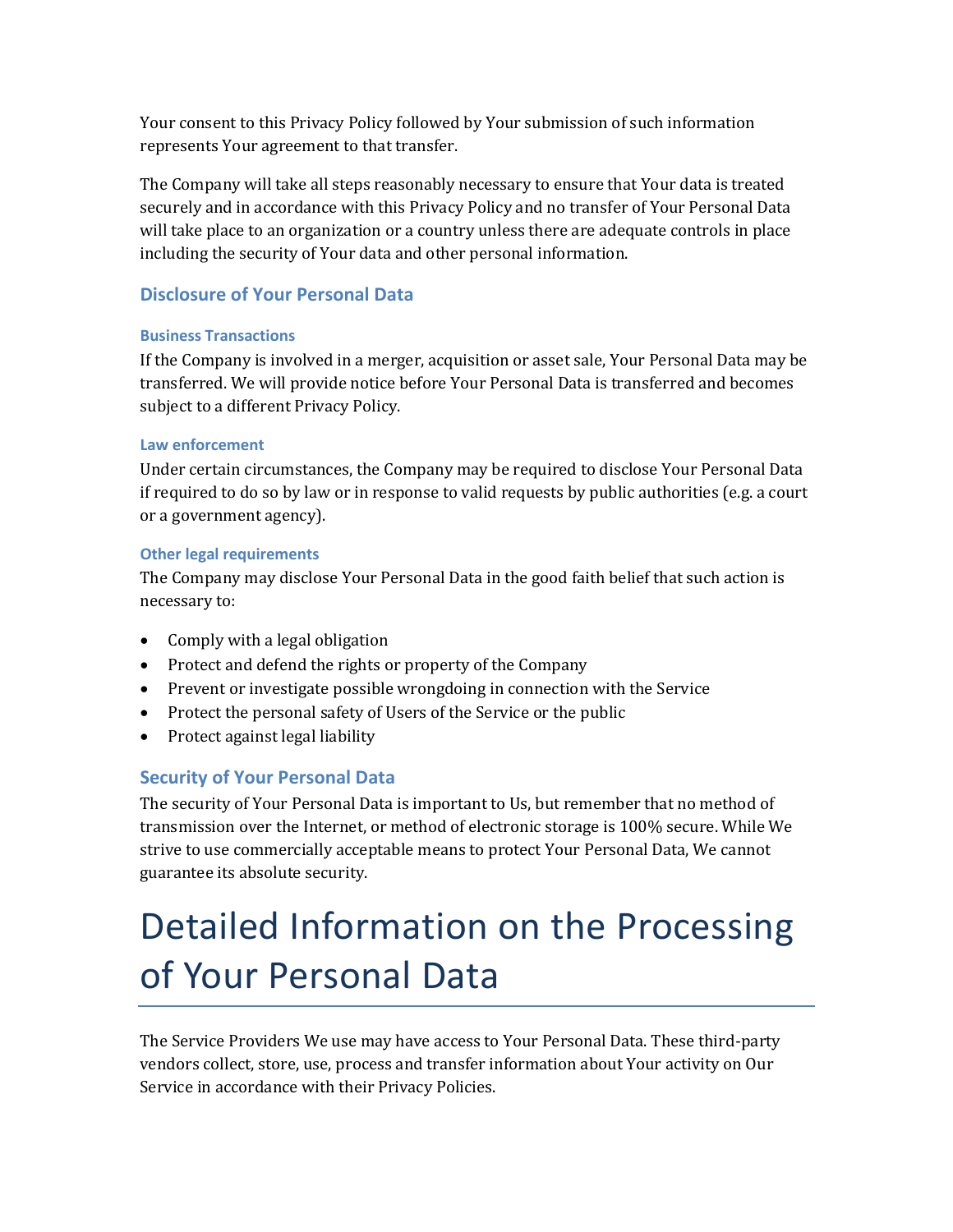## **Email Marketing**

We may use Your Personal Data to contact You with newsletters, marketing or promotional materials and other information that may be of interest to You. You may opt-out of receiving any, or all, of these communications from Us by following the unsubscribe link or instructions provided in any email We send or by contacting Us.

We may use Email Marketing Service Providers to manage and send emails to You.

#### **Ascend by Wix** Their Privacy Policy can be viewed at<https://www.wix.com/about/privacy>

### **Payments**

We may provide paid products and/or services within the Service. In that case, we may use third-party services for payment processing (e.g. payment processors).

We will not store or collect Your payment card details. That information is provided directly to Our third-party payment processors whose use of Your personal information is governed by their Privacy Policy. These payment processors adhere to the standards set by PCI-DSS as managed by the PCI Security Standards Council, which is a joint effort of brands like Visa, Mastercard, American Express and Discover. PCI-DSS requirements help ensure the secure handling of payment information.

**Stripe** Their Privacy Policy can be viewed at<https://stripe.com/us/privacy> **PayPal** Their Privacy Policy can be viewed at <https://www.paypal.com/webapps/mpp/ua/privacy-full>

When You use Our Service to pay a product and/or service via bank transfer, We may ask You to provide information to facilitate this transaction and to verify Your identity.

### **Usage, Performance and Miscellaneous**

We may use third-party Service Providers to provide better improvement of our Service.

#### **Invisible reCAPTCHA**

We use an invisible captcha service named reCAPTCHA. reCAPTCHA is operated by Google.

The reCAPTCHA service may collect information from You and from Your Device for security purposes.

The information gathered by reCAPTCHA is held in accordance with the Privacy Policy of Google:<https://www.google.com/intl/en/policies/privacy/>

# GDPR Privacy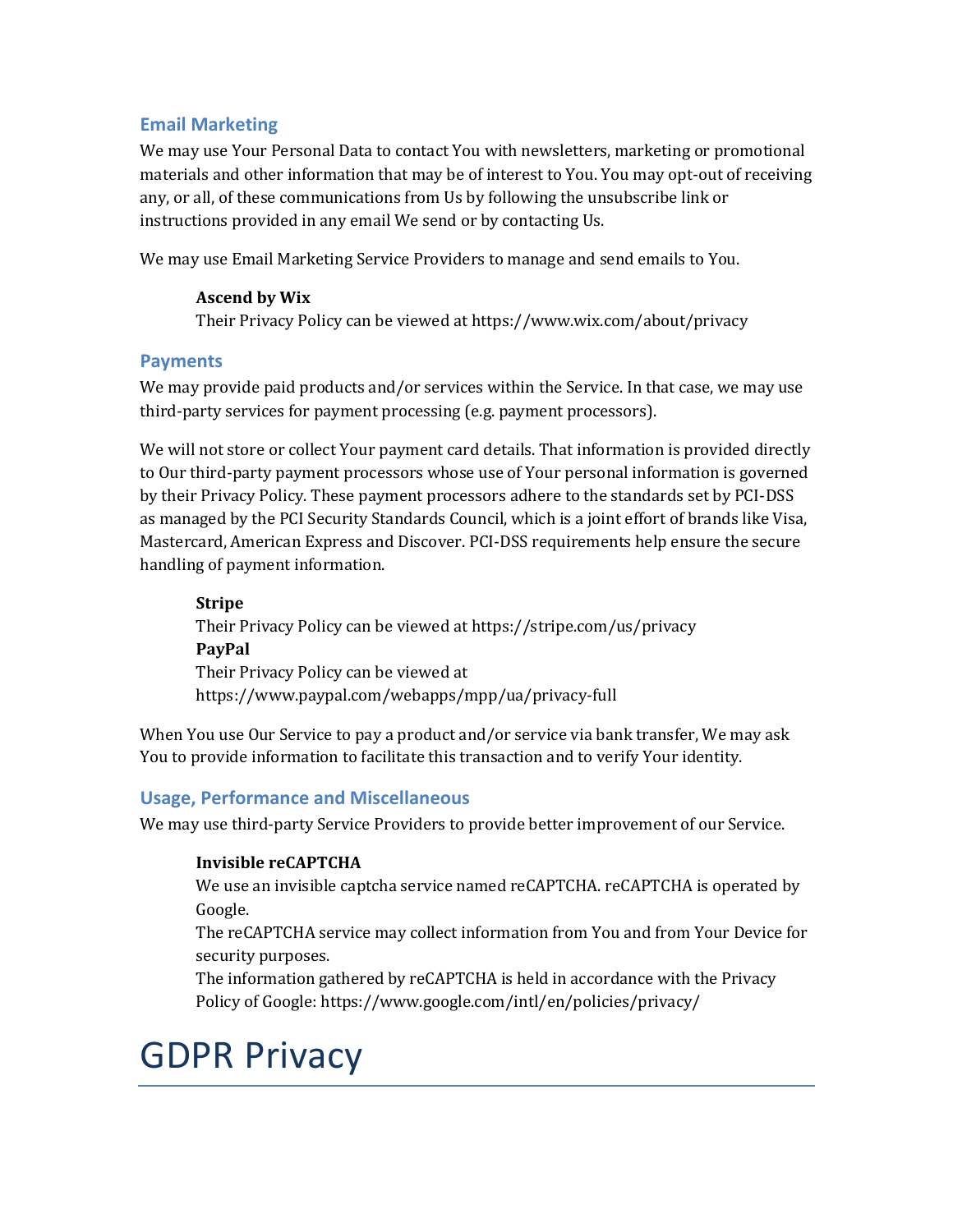## **Legal Basis for Processing Personal Data under GDPR**

We may process Personal Data under the following conditions:

- **Consent:** You have given Your consent for processing Personal Data for one or more specific purposes.
- **Performance of a contract:** Provision of Personal Data is necessary for the performance of an agreement with You and/or for any pre-contractual obligations thereof.
- **Legal obligations:** Processing Personal Data is necessary for compliance with a legal obligation to which the Company is subject.
- **Vital interests:** Processing Personal Data is necessary in order to protect Your vital interests or of another natural person.
- **Public interests:** Processing Personal Data is related to a task that is carried out in the public interest or in the exercise of official authority vested in the Company.
- **Legitimate interests:** Processing Personal Data is necessary for the purposes of the legitimate interests pursued by the Company.

In any case, the Company will gladly help to clarify the specific legal basis that applies to the processing, and in particular whether the provision of Personal Data is a statutory or contractual requirement, or a requirement necessary to enter into a contract.

### **Your Rights under the GDPR**

The Company undertakes to respect the confidentiality of Your Personal Data and to guarantee You can exercise Your rights.

You have the right under this Privacy Policy, and by law if You are within the EU, to:

- **Request access to Your Personal Data.** The right to access, update or delete the information We have on You. Whenever made possible, you can access, update or request deletion of Your Personal Data directly within Your account settings section. If you are unable to perform these actions yourself, please contact Us to assist You. This also enables You to receive a copy of the Personal Data We hold about You.
- **Request correction of the Personal Data that We hold about You.** You have the right to have any incomplete or inaccurate information We hold about You corrected.
- **Object to processing of Your Personal Data.** This right exists where We are relying on a legitimate interest as the legal basis for Our processing and there is something about Your particular situation, which makes You want to object to our processing of Your Personal Data on this ground. You also have the right to object where We are processing Your Personal Data for direct marketing purposes.
- **Request erasure of Your Personal Data.** You have the right to ask Us to delete or remove Personal Data when there is no good reason for Us to continue processing it.
- **Request the transfer of Your Personal Data.** We will provide to You, or to a thirdparty You have chosen, Your Personal Data in a structured, commonly used, machinereadable format. Please note that this right only applies to automated information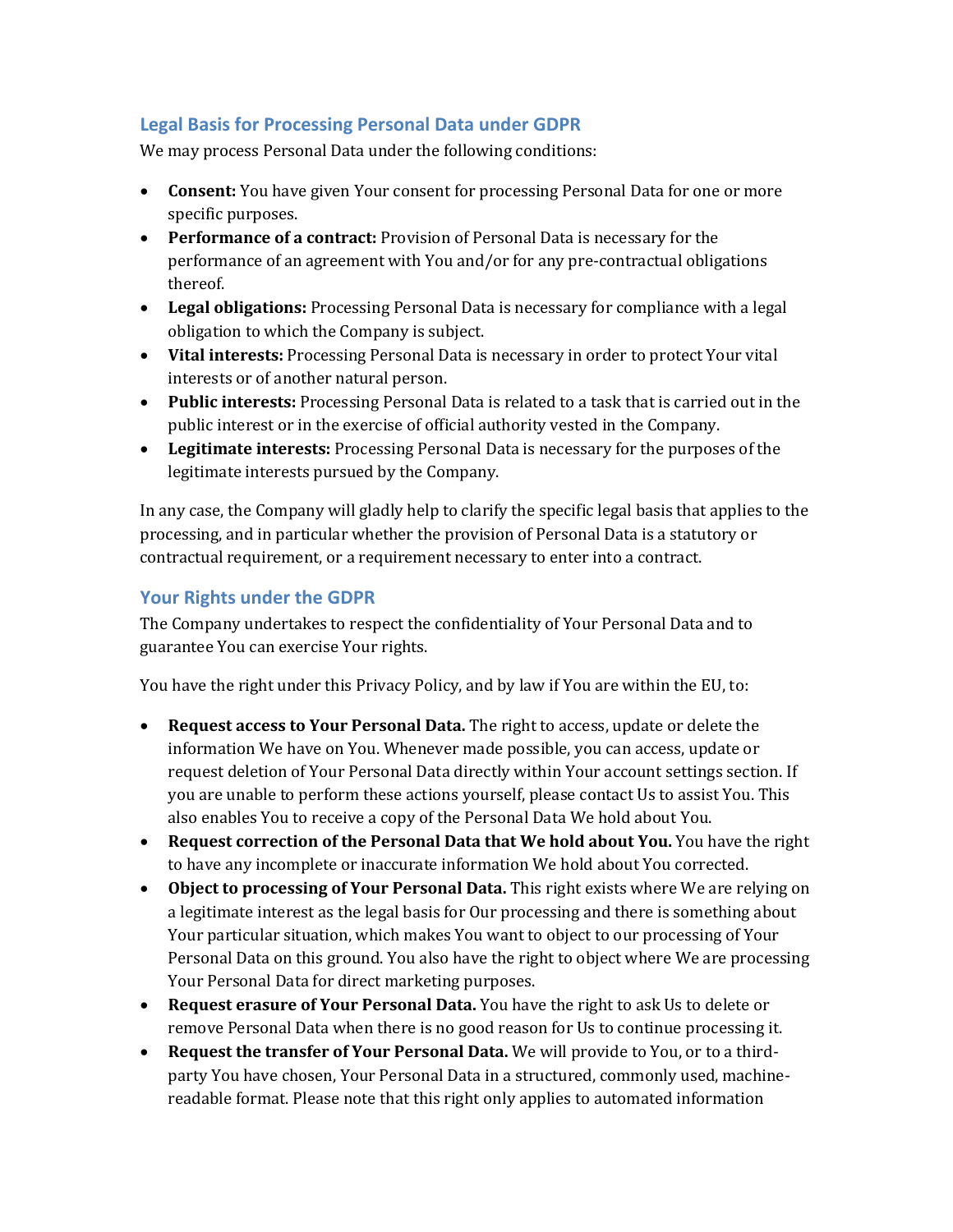which You initially provided consent for Us to use or where We used the information to perform a contract with You.

• **Withdraw Your consent.** You have the right to withdraw Your consent on using your Personal Data. If You withdraw Your consent, We may not be able to provide You with access to certain specific functionalities of the Service.

# **Exercising of Your GDPR Data Protection Rights**

You may exercise Your rights of access, rectification, cancellation and opposition by contacting Us. Please note that we may ask You to verify Your identity before responding to such requests. If You make a request, We will try our best to respond to You as soon as possible.

You have the right to complain to a Data Protection Authority about Our collection and use of Your Personal Data. For more information, if You are in the European Economic Area (EEA), please contact Your local data protection authority in the EEA.

# Facebook Fan Page

## **Data Controller for the Facebook Fan Page**

The Company is the Data Controller of Your Personal Data collected while using the Service. As operator of the Facebook Fan Page

[https://www.facebook.com/MusicServicesOnDemand,](https://www.facebook.com/MusicServicesOnDemand) the Company and the operator of the social network Facebook are Joint Controllers.

The Company has entered into agreements with Facebook that define the terms for use of the Facebook Fan Page, among other things. These terms are mostly based on the Facebook Terms of Service:<https://www.facebook.com/terms.php>

Visit the Facebook Privacy Policy<https://www.facebook.com/policy.php> for more information about how Facebook manages Personal data or contact Facebook online, or by mail: Facebook, Inc. ATTN, Privacy Operations, 1601 Willow Road, Menlo Park, CA 94025, United States.

### **Facebook Insights**

We use the Facebook Insights function in connection with the operation of the Facebook Fan Page and on the basis of the GDPR, in order to obtain anonymized statistical data about Our users.

For this purpose, Facebook places a Cookie on the device of the user visiting Our Facebook Fan Page. Each Cookie contains a unique identifier code and remains active for a period of two years, except when it is deleted before the end of this period.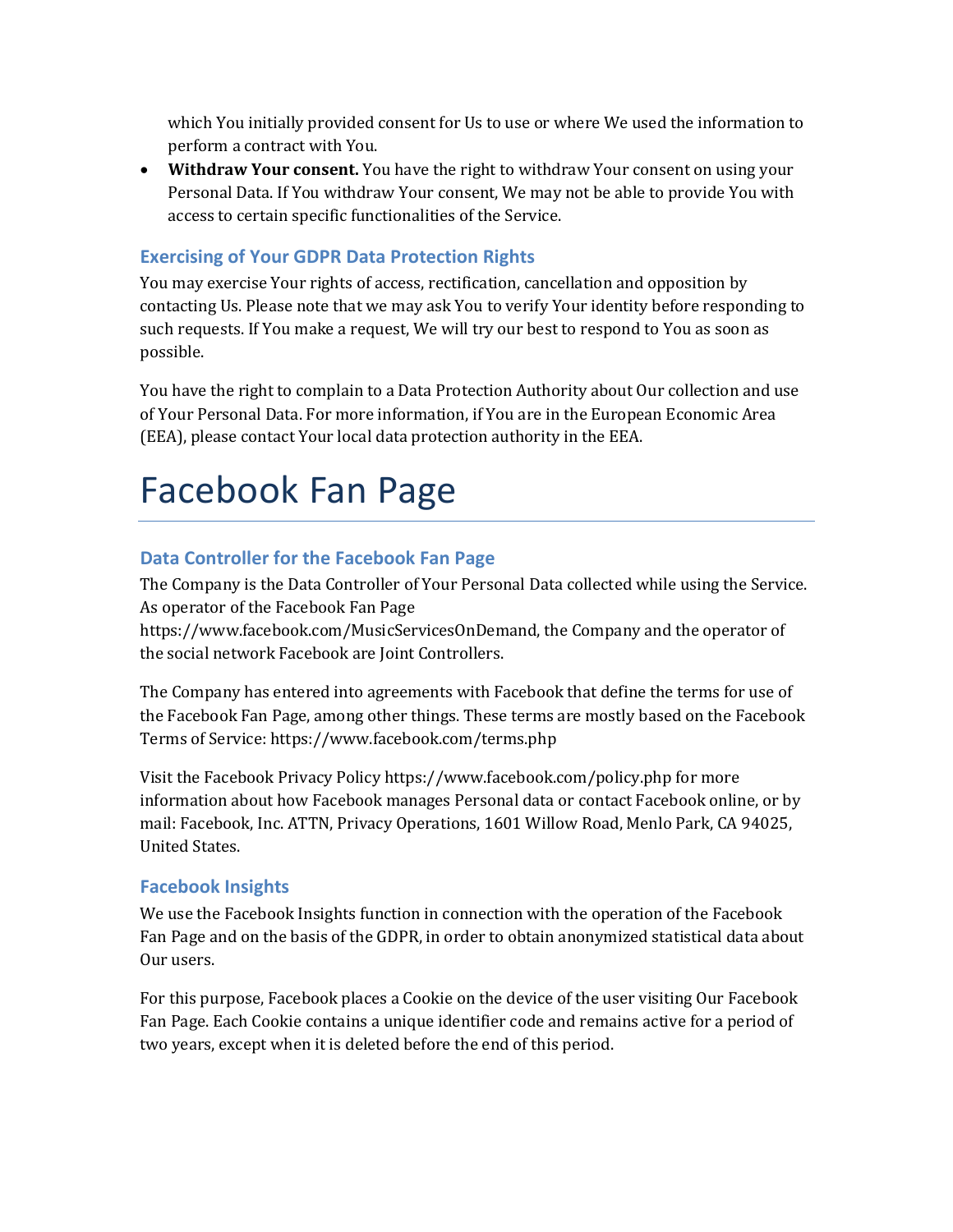Facebook receives, records and processes the information stored in the Cookie, especially when the user visits the Facebook services, services that are provided by other members of the Facebook Fan Page and services by other companies that use Facebook services.

For more information on the privacy practices of Facebook, please visit Facebook Privacy Policy here[: https://www.facebook.com/full\\_data\\_use\\_policy](https://www.facebook.com/full_data_use_policy)

# CCPA Privacy

This privacy notice section for California residents supplements the information contained in Our Privacy Policy and it applies solely to all visitors, users, and others who reside in the State of California.

## **Categories of Personal Information Collected**

We collect information that identifies, relates to, describes, references, is capable of being associated with, or could reasonably be linked, directly or indirectly, with a particular Consumer or Device. The following is a list of categories of personal information which we may collect or may have been collected from California residents within the last twelve (12) months.

Please note that the categories and examples provided in the list below are those defined in the CCPA. This does not mean that all examples of that category of personal information were in fact collected by Us, but reflects our good faith belief to the best of our knowledge that some of that information from the applicable category may be and may have been collected. For example, certain categories of personal information would only be collected if You provided such personal information directly to Us.

### **Category A: Identifiers.**

Examples: A real name, alias, postal address, unique personal identifier, online identifier, Internet Protocol address, email address, account name, driver's license number, passport number, or other similar identifiers. Collected: Yes.

## **Category B: Personal information categories listed in the California Customer Records statute (Cal. Civ. Code § 1798.80(e)).**

Examples: A name, signature, Social Security number, physical characteristics or description, address, telephone number, passport number, driver's license or state identification card number, insurance policy number, education, employment, employment history, bank account number, credit card number, debit card number, or any other financial information, medical information, or health insurance information. Some personal information included in this category may overlap with other categories.

Collected: Yes.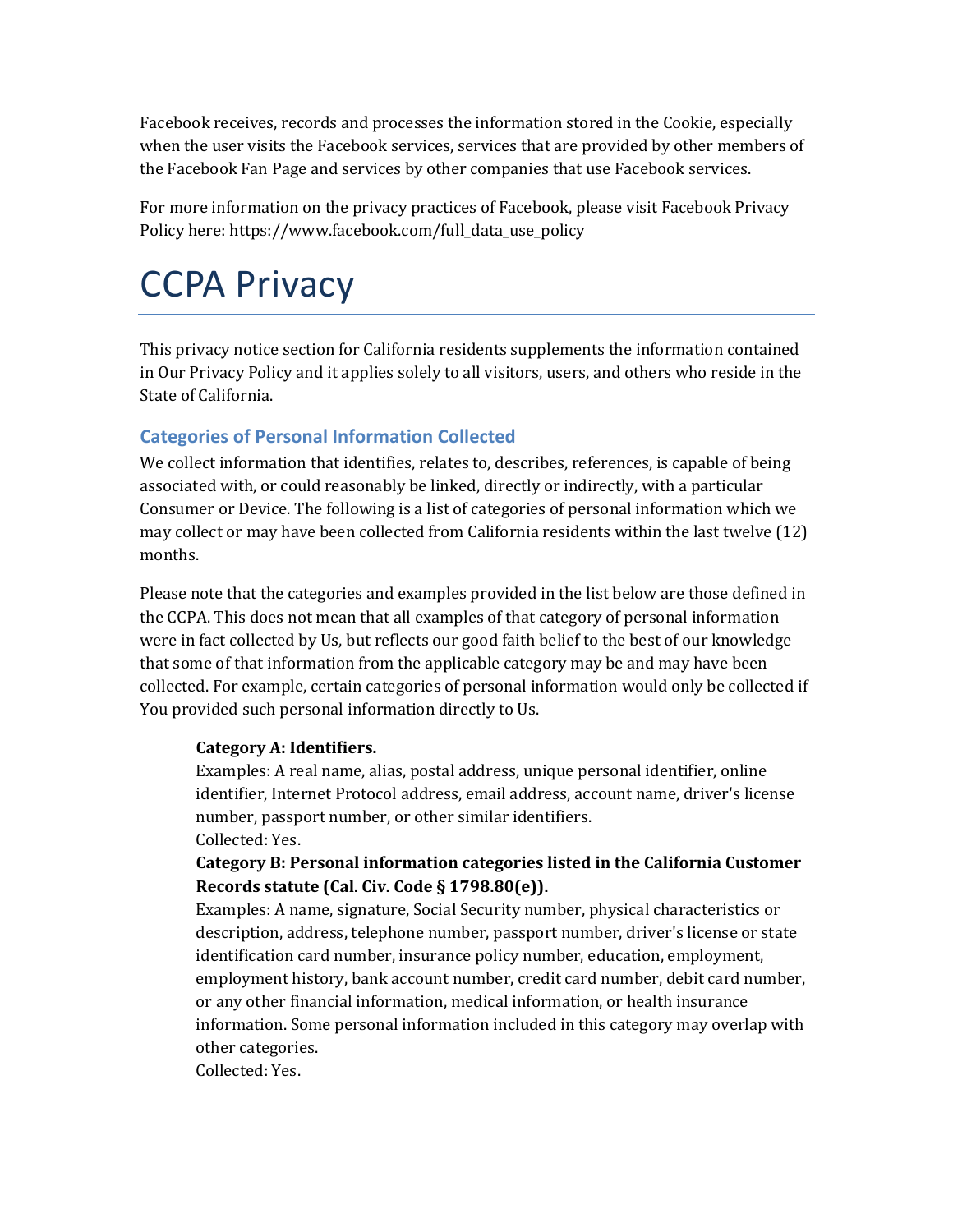## **Category C: Protected classification characteristics under California or federal law.**

Examples: Age (40 years or older), race, color, ancestry, national origin, citizenship, religion or creed, marital status, medical condition, physical or mental disability, sex (including gender, gender identity, gender expression, pregnancy or childbirth and related medical conditions), sexual orientation, veteran or military status, genetic information (including familial genetic information).

Collected: No.

#### **Category D: Commercial information.**

Examples: Records and history of products or services purchased or considered. Collected: Yes.

#### **Category E: Biometric information.**

Examples: Genetic, physiological, behavioral, and biological characteristics, or activity patterns used to extract a template or other identifier or identifying information, such as, fingerprints, faceprints, and voiceprints, iris or retina scans, keystroke, gait, or other physical patterns, and sleep, health, or exercise data. Collected: No.

#### **Category F: Internet or other similar network activity.**

Examples: Interaction with our Service or advertisement. Collected: Yes.

#### **Category G: Geolocation data.**

Examples: Approximate physical location. Collected: No.

### **Category H: Sensory data.**

Examples: Audio, electronic, visual, thermal, olfactory, or similar information. Collected: No.

### **Category I: Professional or employment-related information.**

Examples: Current or past job history or performance evaluations. Collected: No.

## **Category J: Non-public education information (per the Family Educational Rights and Privacy Act (20 U.S.C. Section 1232g, 34 C.F.R. Part 99)).**

Examples: Education records directly related to a student maintained by an educational institution or party acting on its behalf, such as grades, transcripts, class lists, student schedules, student identification codes, student financial information, or student disciplinary records.

Collected: No.

### **Category K: Inferences drawn from other personal information.**

Examples: Profile reflecting a person's preferences, characteristics, psychological trends, predispositions, behavior, attitudes, intelligence, abilities, and aptitudes. Collected: No.

Under CCPA, personal information does not include:

• Publicly available information from government records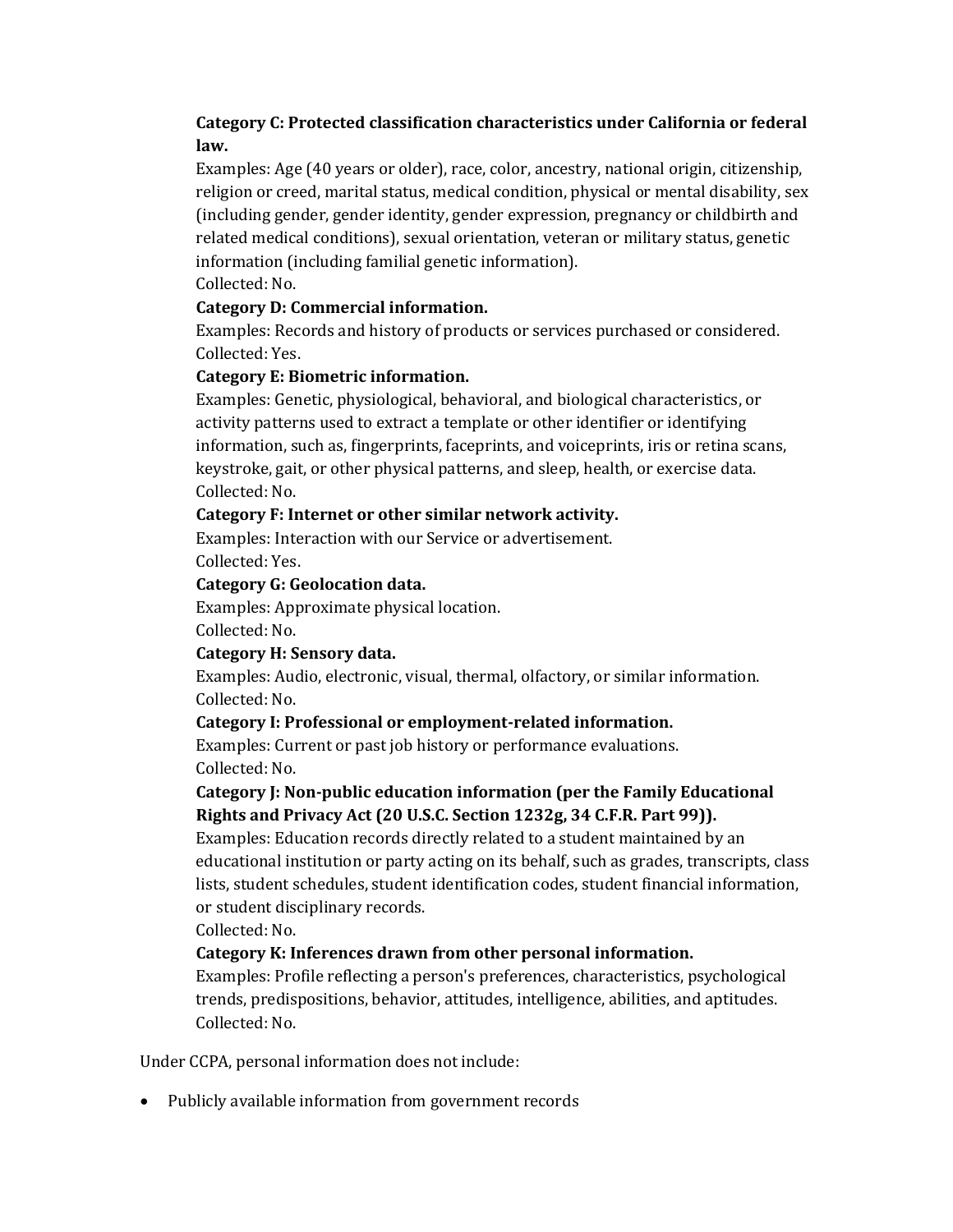- Deidentified or aggregated consumer information
- Information excluded from the CCPA's scope, such as:
	- Health or medical information covered by the Health Insurance Portability and Accountability Act of 1996 (HIPAA) and the California Confidentiality of Medical Information Act (CMIA) or clinical trial data
	- Personal Information covered by certain sector-specific privacy laws, including the Fair Credit Reporting Act (FRCA), the Gramm-Leach-Bliley Act (GLBA) or California Financial Information Privacy Act (FIPA), and the Driver's Privacy Protection Act of 1994

### **Sources of Personal Information**

We obtain the categories of personal information listed above from the following categories of sources:

- **Directly from You**. For example, from the forms You complete on our Service, preferences You express or provide through our Service, or from Your purchases on our Service.
- **Indirectly from You**. For example, from observing Your activity on our Service.
- **Automatically from You**. For example, through cookies We or our Service Providers set on Your Device as You navigate through our Service.
- **From Service Providers**. For example, third-party vendors for payment processing, or other third-party vendors that We use to provide the Service to You.

### **Use of Personal Information for Business Purposes or Commercial Purposes**

We may use or disclose personal information We collect for "business purposes" or "commercial purposes" (as defined under the CCPA), which may include the following examples:

- To operate our Service and provide You with our Service.
- To provide You with support and to respond to Your inquiries, including to investigate and address Your concerns and monitor and improve our Service.
- To fulfill or meet the reason You provided the information. For example, if You share Your contact information to ask a question about our Service, We will use that personal information to respond to Your inquiry. If You provide Your personal information to purchase a product or service, We will use that information to process Your payment and facilitate delivery.
- To respond to law enforcement requests and as required by applicable law, court order, or governmental regulations.
- As described to You when collecting Your personal information or as otherwise set forth in the CCPA.
- For internal administrative and auditing purposes.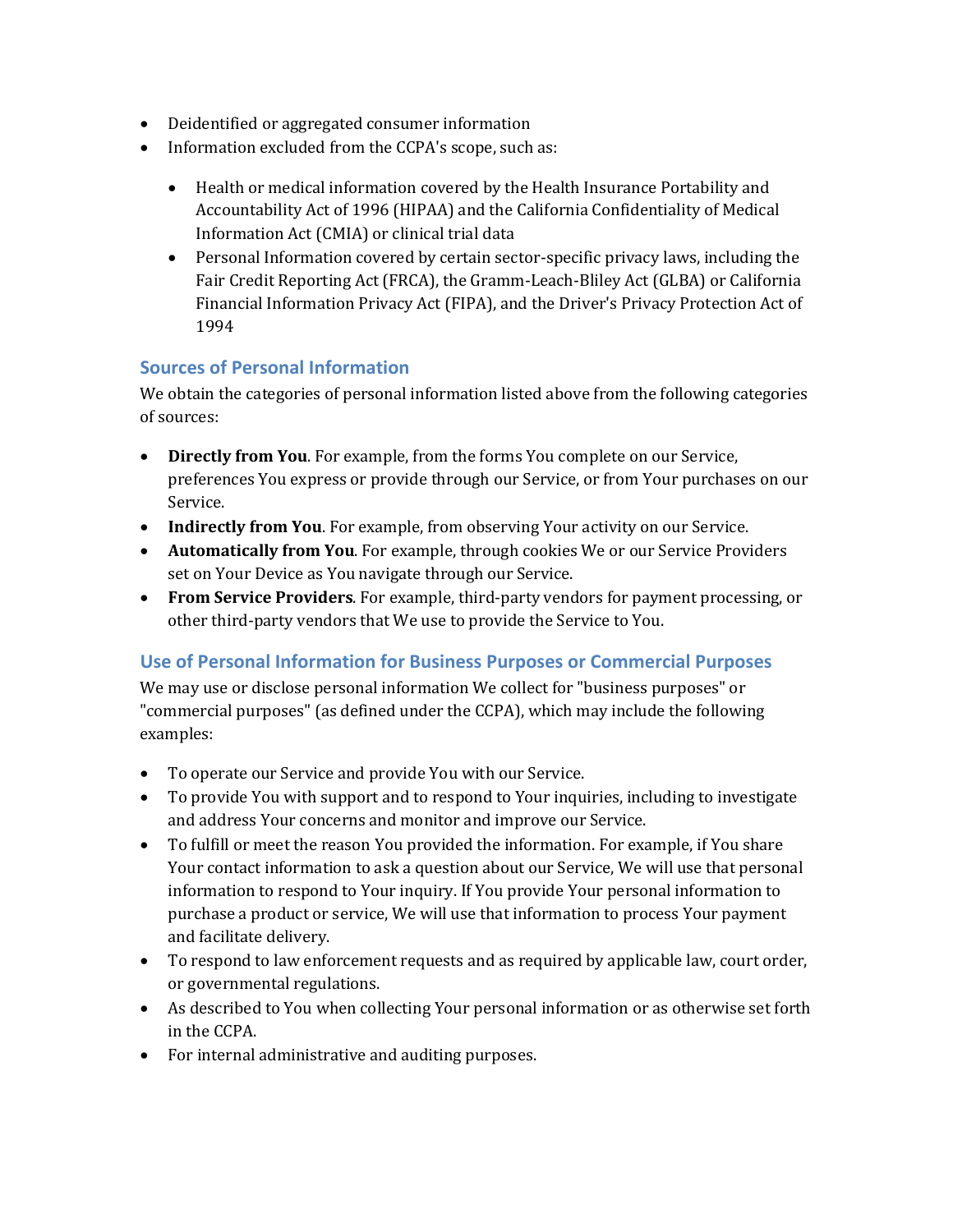• To detect security incidents and protect against malicious, deceptive, fraudulent or illegal activity, including, when necessary, to prosecute those responsible for such activities.

Please note that the examples provided above are illustrative and not intended to be exhaustive. For more details on how we use this information, please refer to the "Use of Your Personal Data" section.

If We decide to collect additional categories of personal information or use the personal information We collected for materially different, unrelated, or incompatible purposes We will update this Privacy Policy.

### **Disclosure of Personal Information for Business Purposes or Commercial**

### **Purposes**

We may use or disclose and may have used or disclosed in the last twelve (12) months the following categories of personal information for business or commercial purposes:

- Category A: Identifiers
- Category B: Personal information categories listed in the California Customer Records statute (Cal. Civ. Code § 1798.80(e))
- Category D: Commercial information
- Category F: Internet or other similar network activity

Please note that the categories listed above are those defined in the CCPA. This does not mean that all examples of that category of personal information were in fact disclosed, but reflects our good faith belief to the best of our knowledge that some of that information from the applicable category may be and may have been disclosed.

When We disclose personal information for a business purpose or a commercial purpose, We enter a contract that describes the purpose and requires the recipient to both keep that personal information confidential and not use it for any purpose except performing the contract.

### **Sale of Personal Information**

As defined in the CCPA, "sell" and "sale" mean selling, renting, releasing, disclosing, disseminating, making available, transferring, or otherwise communicating orally, in writing, or by electronic or other means, a consumer's personal information by the business to a third party for valuable consideration. This means that We may have received some kind of benefit in return for sharing personal information, but not necessarily a monetary benefit.

Please note that the categories listed below are those defined in the CCPA. This does not mean that all examples of that category of personal information were in fact sold, but reflects our good faith belief to the best of our knowledge that some of that information from the applicable category may be and may have been shared for value in return.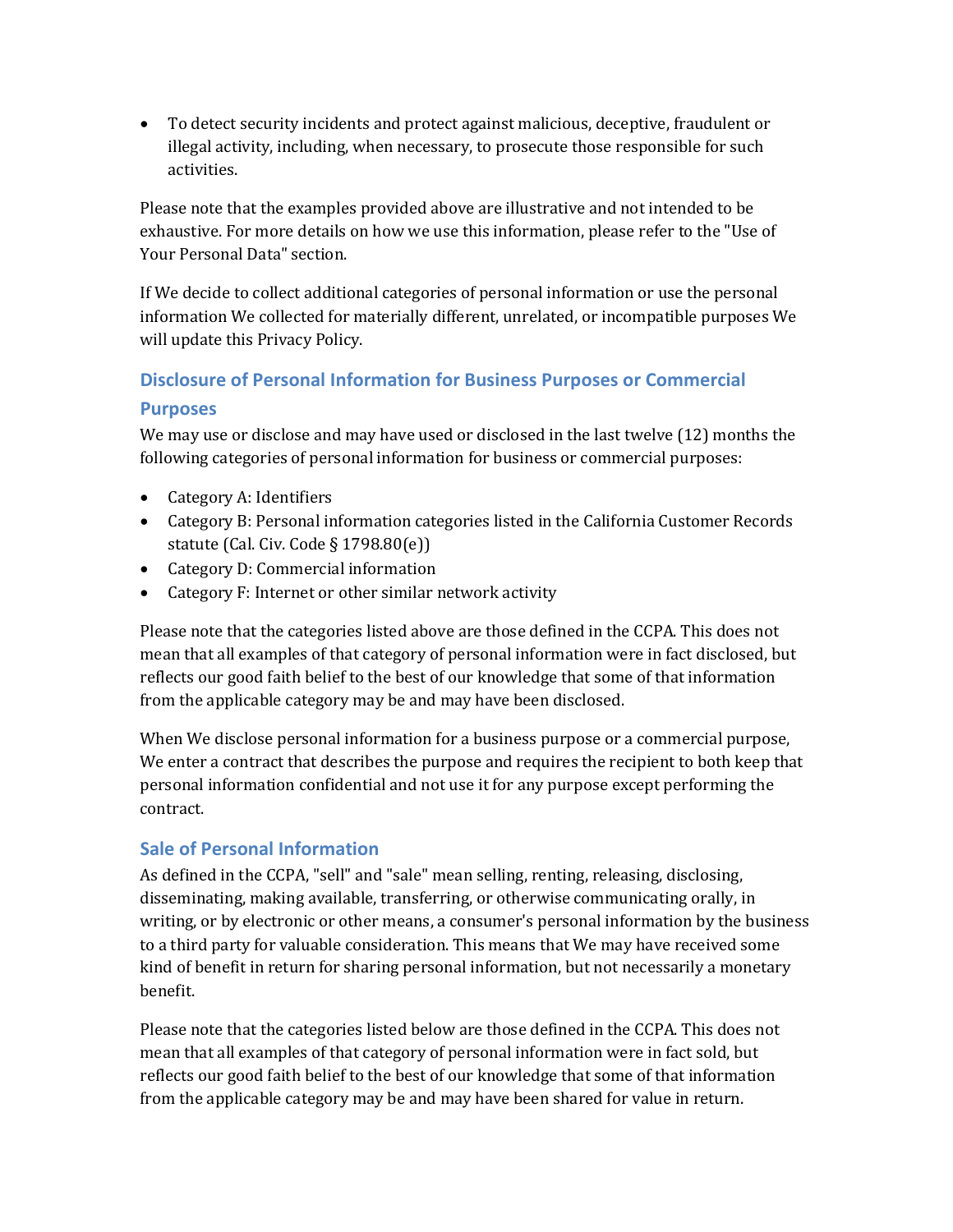We may sell and may have sold in the last twelve (12) months the following categories of personal information:

- Category A: Identifiers
- Category B: Personal information categories listed in the California Customer Records statute (Cal. Civ. Code § 1798.80(e))
- Category D: Commercial information
- Category F: Internet or other similar network activity

# **Share of Personal Information**

We may share Your personal information identified in the above categories with the following categories of third parties:

- Service Providers
- Payment processors
- Our affiliates
- Our business partners
- Third party vendors to whom You or Your agents authorize Us to disclose Your personal information in connection with products or services We provide to You

# **Sale of Personal Information of Minors Under 16 Years of Age**

We do not knowingly collect personal information from minors under the age of 16 through our Service, although certain third party websites that we link to may do so. These thirdparty websites have their own terms of use and privacy policies and we encourage parents and legal guardians to monitor their children's Internet usage and instruct their children to never provide information on other websites without their permission.

We do not sell the personal information of Consumers We actually know are less than 16 years of age, unless We receive affirmative authorization (the "right to opt-in") from either the Consumer who is between 13 and 16 years of age, or the parent or guardian of a Consumer less than 13 years of age. Consumers who opt-in to the sale of personal information may opt-out of future sales at any time. To exercise the right to opt-out, You (or Your authorized representative) may submit a request to Us by contacting Us.

If You have reason to believe that a child under the age of 13 (or 16) has provided Us with personal information, please contact Us with sufficient detail to enable Us to delete that information.

# **Your Rights under the CCPA**

The CCPA provides California residents with specific rights regarding their personal information. If You are a resident of California, You have the following rights:

• **The right to notice.** You have the right to be notified which categories of Personal Data are being collected and the purposes for which the Personal Data is being used.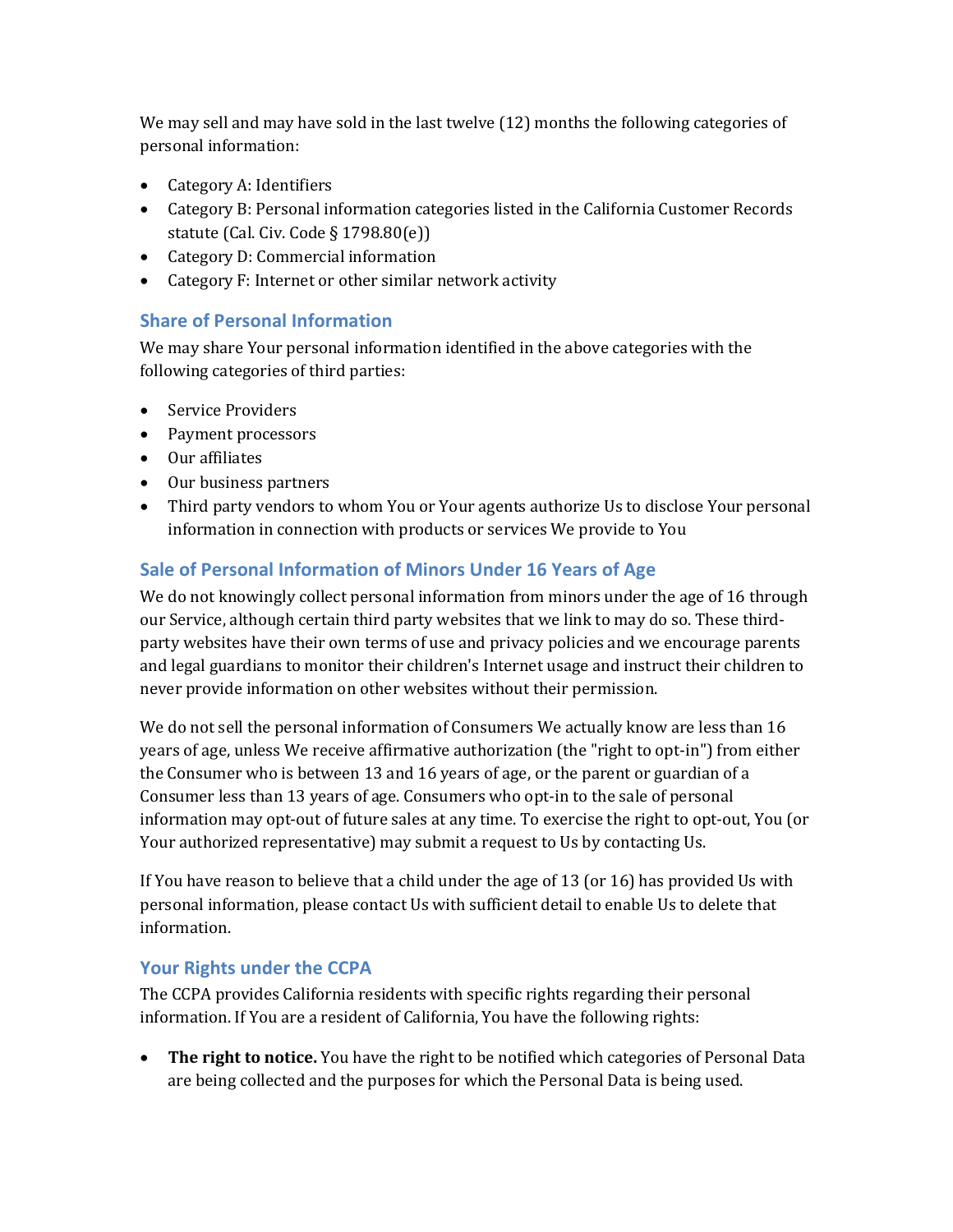- **The right to request.** Under CCPA, You have the right to request that We disclose information to You about Our collection, use, sale, disclosure for business purposes and share of personal information. Once We receive and confirm Your request, We will disclose to You:
	- The categories of personal information We collected about You
	- The categories of sources for the personal information We collected about You
	- Our business or commercial purpose for collecting or selling that personal information
	- The categories of third parties with whom We share that personal information
	- The specific pieces of personal information We collected about You
	- If we sold Your personal information or disclosed Your personal information for a business purpose, We will disclose to You:
		- The categories of personal information categories sold
		- The categories of personal information categories disclosed
- **The right to say no to the sale of Personal Data (opt-out).** You have the right to direct Us to not sell Your personal information. To submit an opt-out request please contact Us.
- **The right to delete Personal Data.** You have the right to request the deletion of Your Personal Data, subject to certain exceptions. Once We receive and confirm Your request, We will delete (and direct Our Service Providers to delete) Your personal information from our records, unless an exception applies. We may deny Your deletion request if retaining the information is necessary for Us or Our Service Providers to:
	- Complete the transaction for which We collected the personal information, provide a good or service that You requested, take actions reasonably anticipated within the context of our ongoing business relationship with You, or otherwise perform our contract with You.
	- Detect security incidents, protect against malicious, deceptive, fraudulent, or illegal activity, or prosecute those responsible for such activities.
	- Debug products to identify and repair errors that impair existing intended functionality.
	- Exercise free speech, ensure the right of another consumer to exercise their free speech rights, or exercise another right provided for by law.
	- Comply with the California Electronic Communications Privacy Act (Cal. Penal Code § 1546 et. seq.).
	- Engage in public or peer-reviewed scientific, historical, or statistical research in the public interest that adheres to all other applicable ethics and privacy laws, when the information's deletion may likely render impossible or seriously impair the research's achievement, if You previously provided informed consent.
	- Enable solely internal uses that are reasonably aligned with consumer expectations based on Your relationship with Us.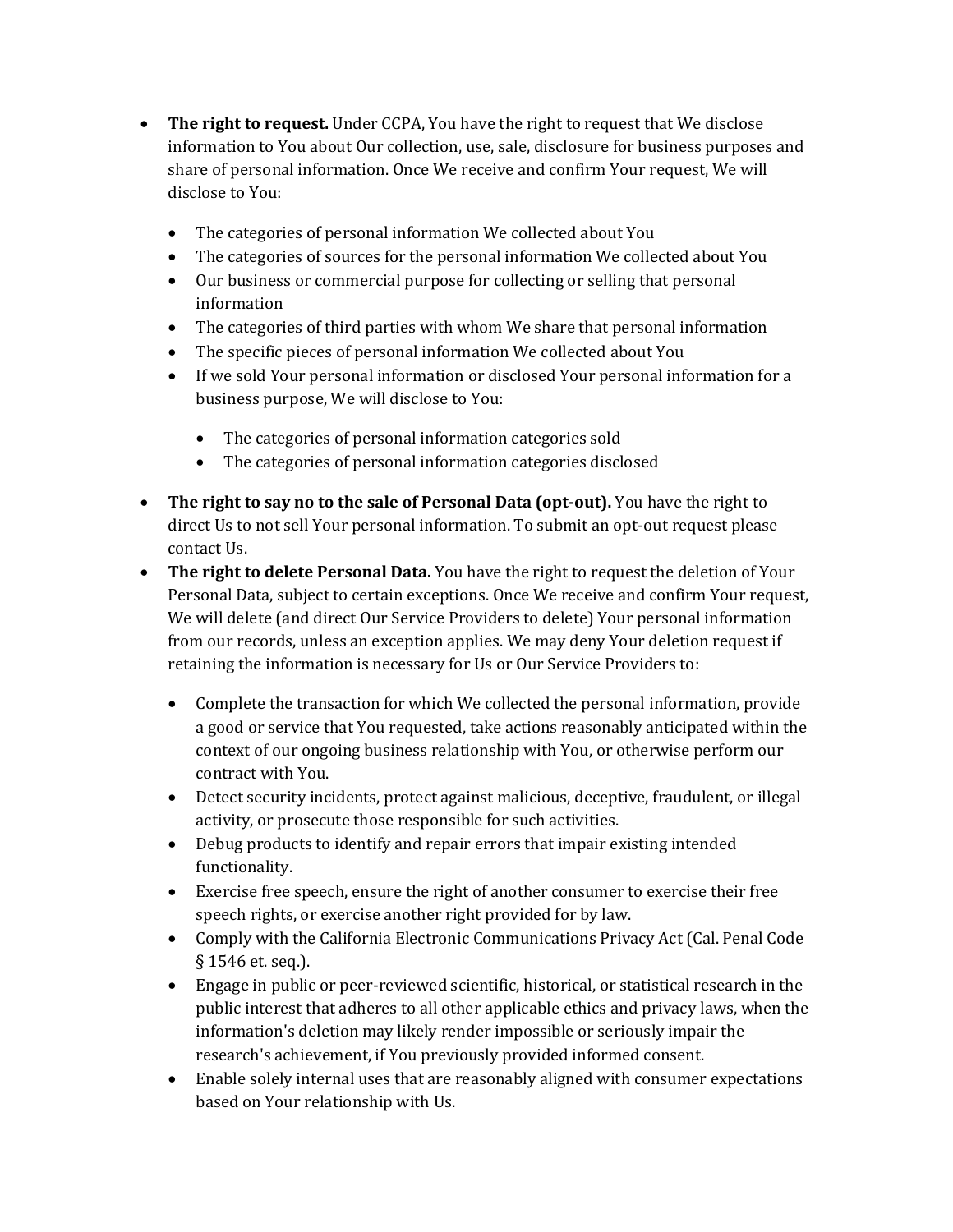- Comply with a legal obligation.
- Make other internal and lawful uses of that information that are compatible with the context in which You provided it.
- **The right not to be discriminated against.** You have the right not to be discriminated against for exercising any of Your consumer's rights, including by:
	- Denying goods or services to You
	- Charging different prices or rates for goods or services, including the use of discounts or other benefits or imposing penalties
	- Providing a different level or quality of goods or services to You
	- Suggesting that You will receive a different price or rate for goods or services or a different level or quality of goods or services

## **Exercising Your CCPA Data Protection Rights**

In order to exercise any of Your rights under the CCPA, and if You are a California resident, You can contact Us:

By email: info@musicservicesondemand.com By visiting this page on our website: <https://www.musicservicesondemand.com/contact-us> By phone number: 888.880.5088

Only You, or a person registered with the California Secretary of State that You authorize to act on Your behalf, may make a verifiable request related to Your personal information.

Your request to Us must:

- Provide sufficient information that allows Us to reasonably verify You are the person about whom We collected personal information or an authorized representative
- Describe Your request with sufficient detail that allows Us to properly understand, evaluate, and respond to it

We cannot respond to Your request or provide You with the required information if We cannot:

- Verify Your identity or authority to make the request
- And confirm that the personal information relates to You

We will disclose and deliver the required information free of charge within 45 days of receiving Your verifiable request. The time period to provide the required information may be extended once by an additional 45 days when reasonable necessary and with prior notice.

Any disclosures We provide will only cover the 12-month period preceding the verifiable request's receipt.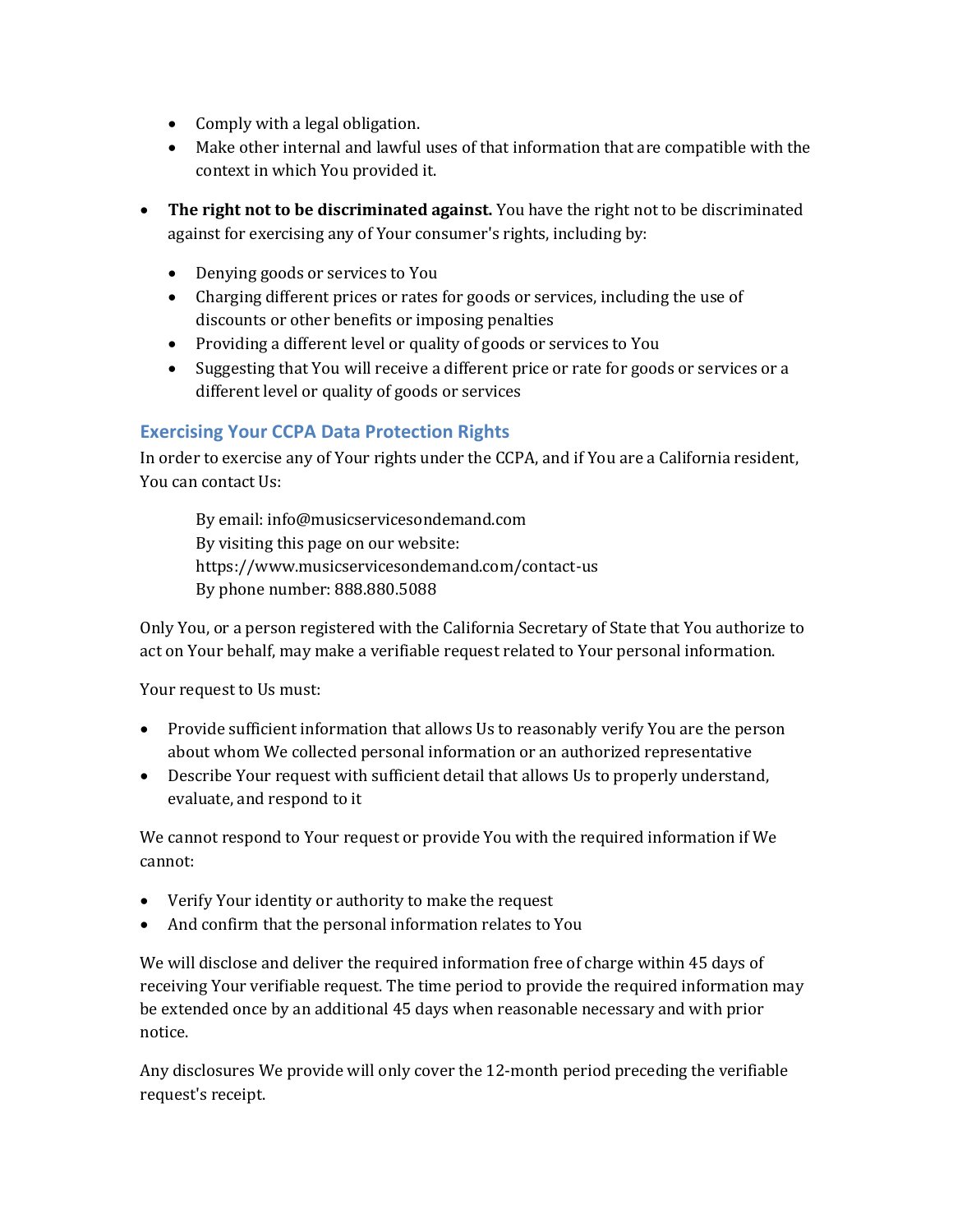For data portability requests, We will select a format to provide Your personal information that is readily useable and should allow You to transmit the information from one entity to another entity without hindrance.

# **Do Not Sell My Personal Information**

You have the right to opt-out of the sale of Your personal information. Once We receive and confirm a verifiable consumer request from You, we will stop selling Your personal information. To exercise Your right to opt-out, please contact Us.

# "Do Not Track" Policy as Required by California Online Privacy Protection Act (CalOPPA)

Our Service does not respond to Do Not Track signals.

However, some third party websites do keep track of Your browsing activities. If You are visiting such websites, You can set Your preferences in Your web browser to inform websites that You do not want to be tracked. You can enable or disable DNT by visiting the preferences or settings page of Your web browser.

# Children's Privacy

Our Service does not address anyone under the age of 13. We do not knowingly collect personally identifiable information from anyone under the age of 13. If You are a parent or guardian and You are aware that Your child has provided Us with Personal Data, please contact Us. If We become aware that We have collected Personal Data from anyone under the age of 13 without verification of parental consent, We take steps to remove that information from Our servers.

If We need to rely on consent as a legal basis for processing Your information and Your country requires consent from a parent, We may require Your parent's consent before We collect and use that information.

Your California Privacy Rights (California's Shine the Light law)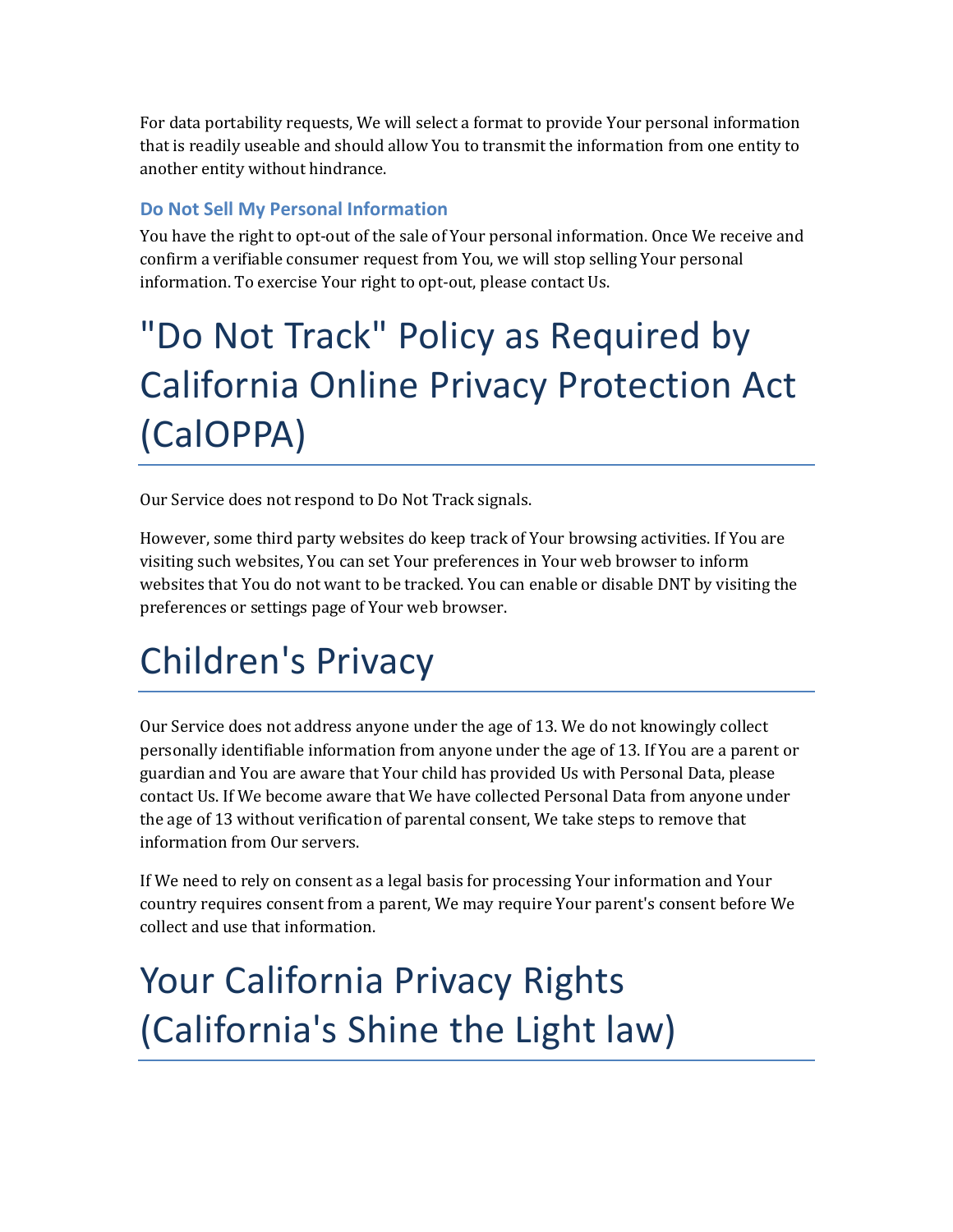Under California Civil Code Section 1798 (California's Shine the Light law), California residents with an established business relationship with us can request information once a year about sharing their Personal Data with third parties for the third parties' direct marketing purposes.

If you'd like to request more information under the California Shine the Light law, and if You are a California resident, You can contact Us using the contact information provided below.

# California Privacy Rights for Minor Users (California Business and Professions Code Section 22581)

California Business and Professions Code section 22581 allow California residents under the age of 18 who are registered users of online sites, services or applications to request and obtain removal of content or information they have publicly posted.

To request removal of such data, and if You are a California resident, You can contact Us using the contact information provided below, and include the email address associated with Your account.

Be aware that Your request does not guarantee complete or comprehensive removal of content or information posted online and that the law may not permit or require removal in certain circumstances.

# Links to Other Websites

Our Service may contain links to other websites that are not operated by Us. If You click on a third party link, You will be directed to that third party's site. We strongly advise You to review the Privacy Policy of every site You visit.

We have no control over and assume no responsibility for the content, privacy policies or practices of any third party sites or services.

# Changes to this Privacy Policy

We may update Our Privacy Policy from time to time. We will notify You of any changes by posting the new Privacy Policy on this page.